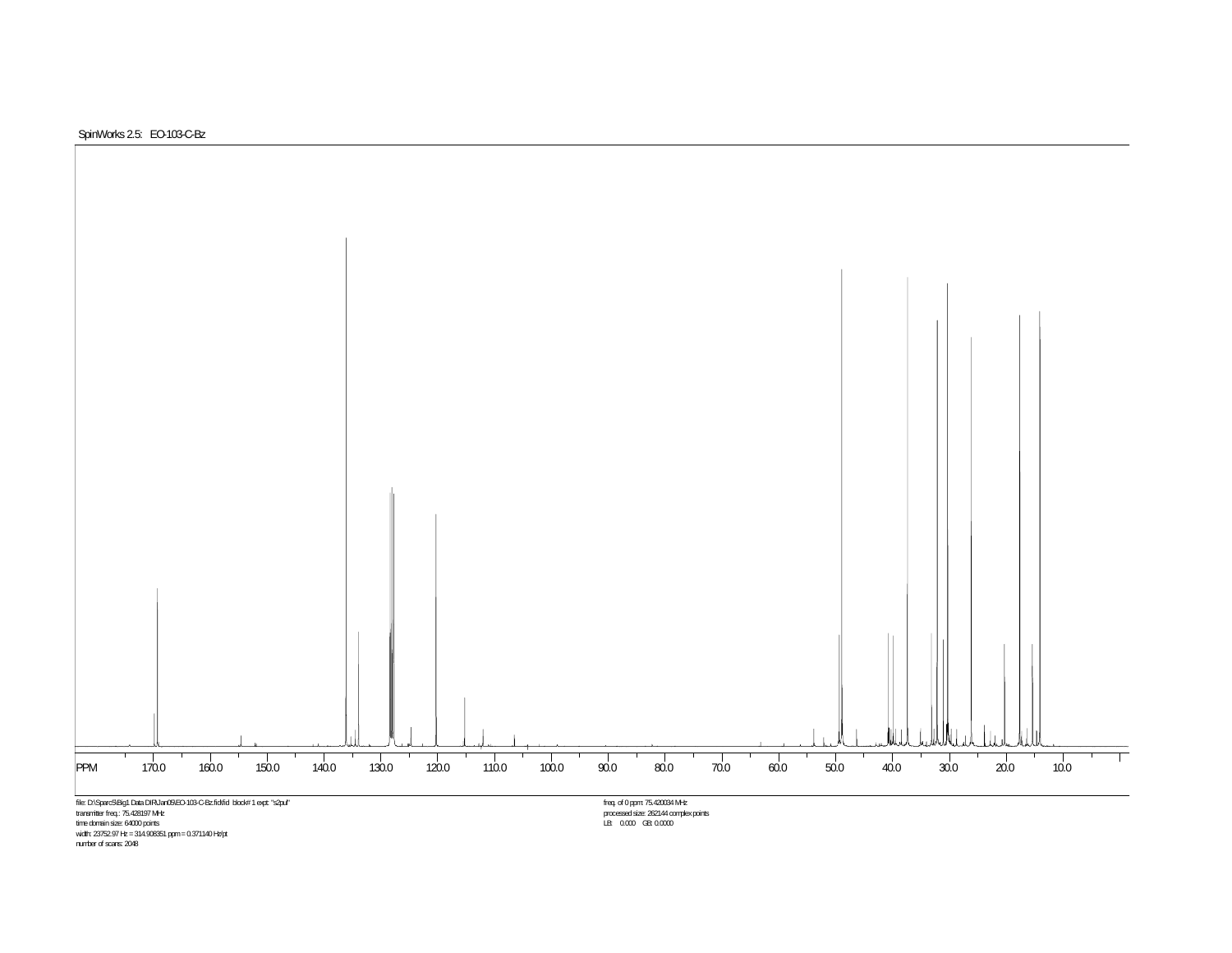

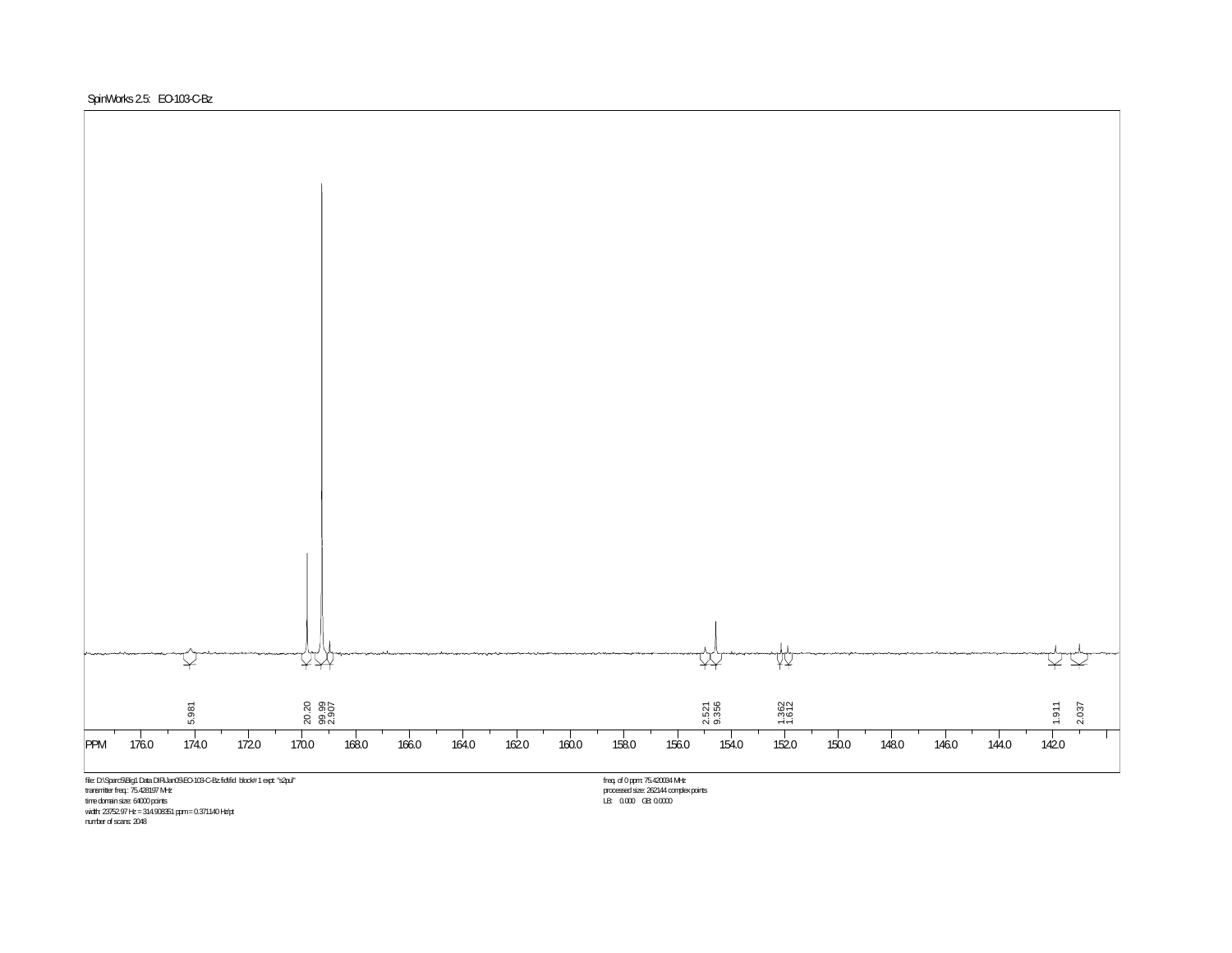SpinWorks 2.5: EO-103-C-Bz



time domain size: 64000 points<br>width: 23752.97 Hz = 314.908351 ppm = 0.371140 Hz/pt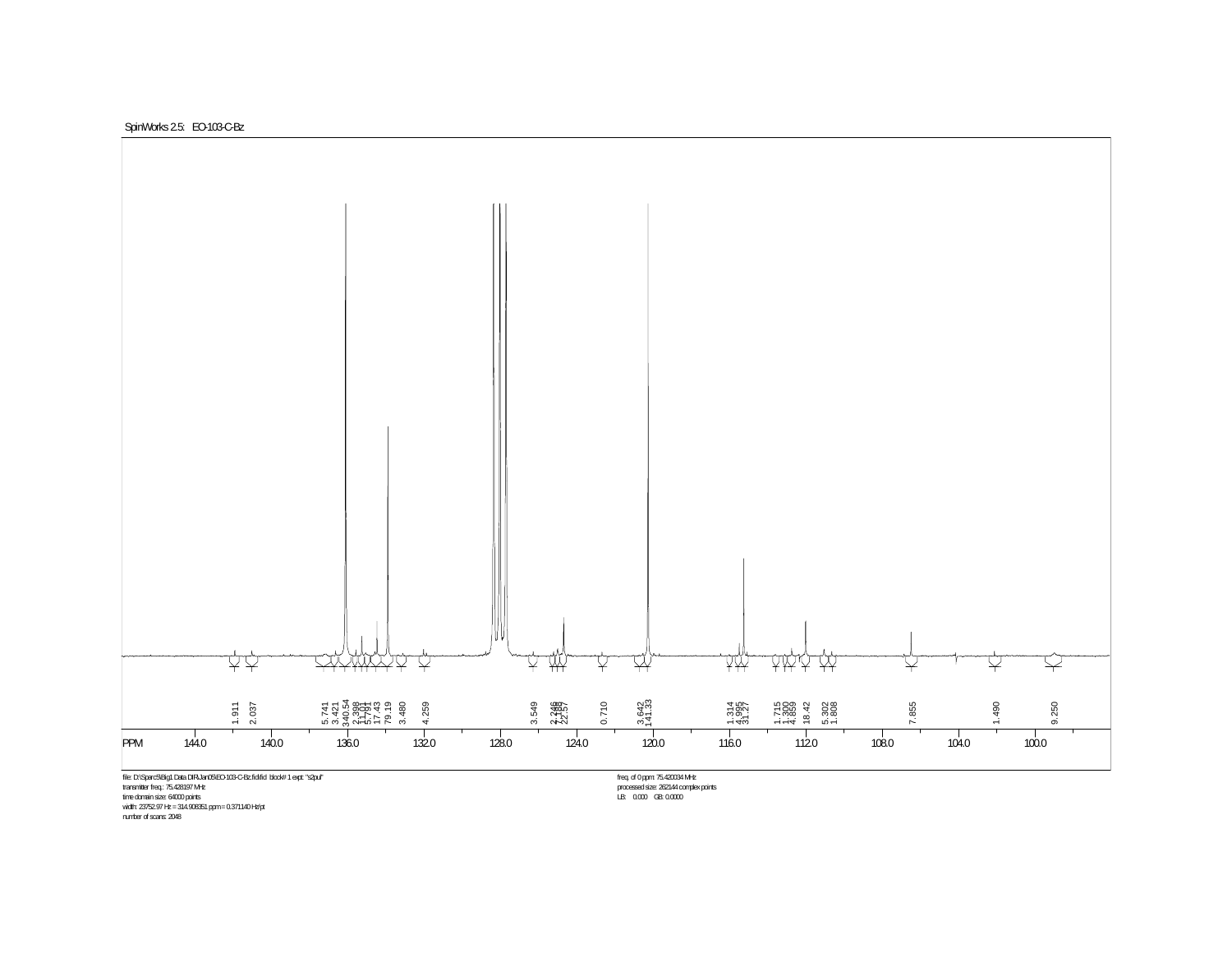



LB: 0.000 GB: 0.0000

time domain size: 64000 points width: 23752.97 Hz = 314.908351 ppm = 0.371140 Hz/pt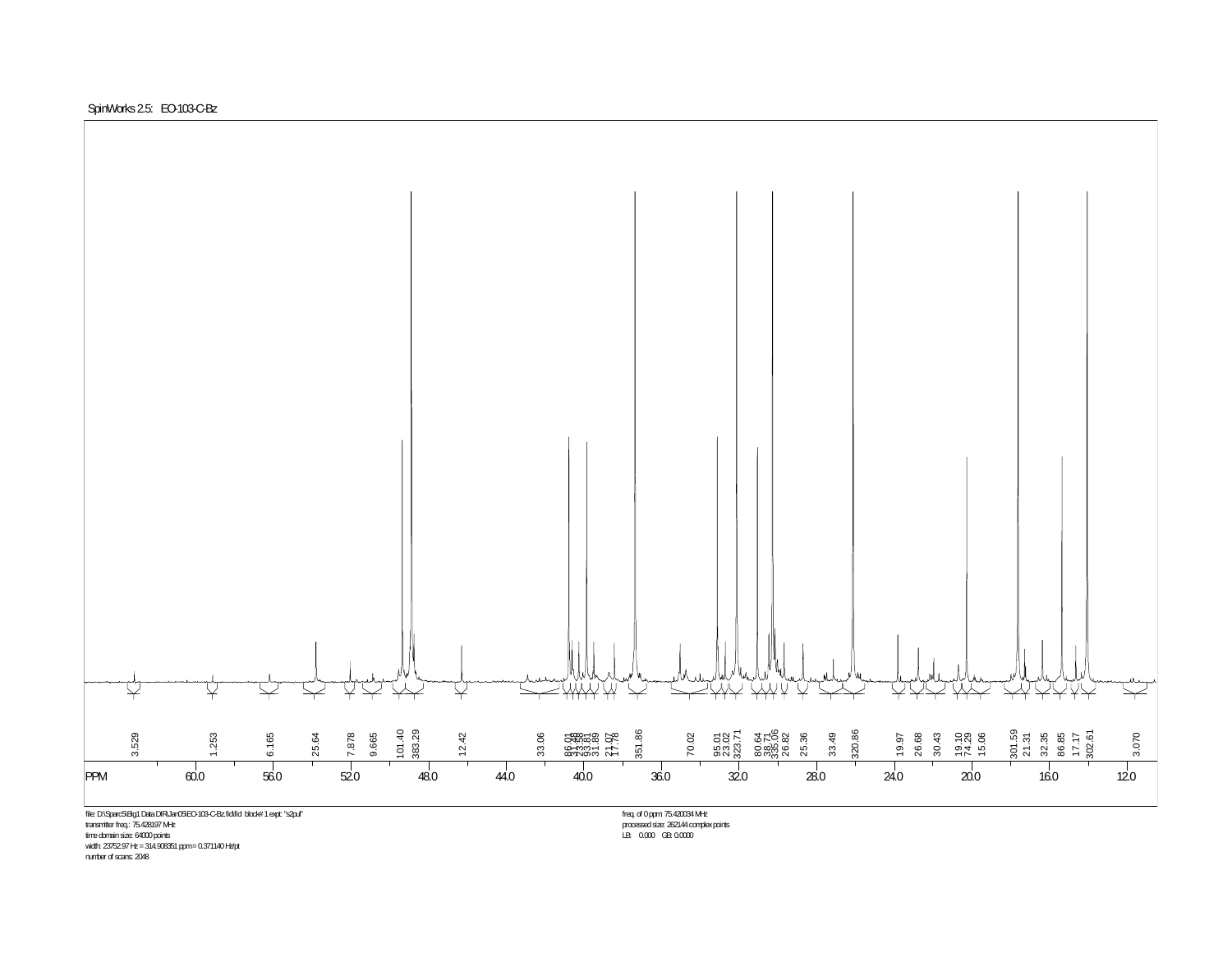



time domain size: 64000 points<br>width: 10000.00 Hz = 33.339769 ppm = 0.156250 Hz/pt

number of scans: 64

freq. of 0 ppm: 299.940353 MHz<br>processed size: 262144 complex.points<br>LB: 0.200 GB: 0.0000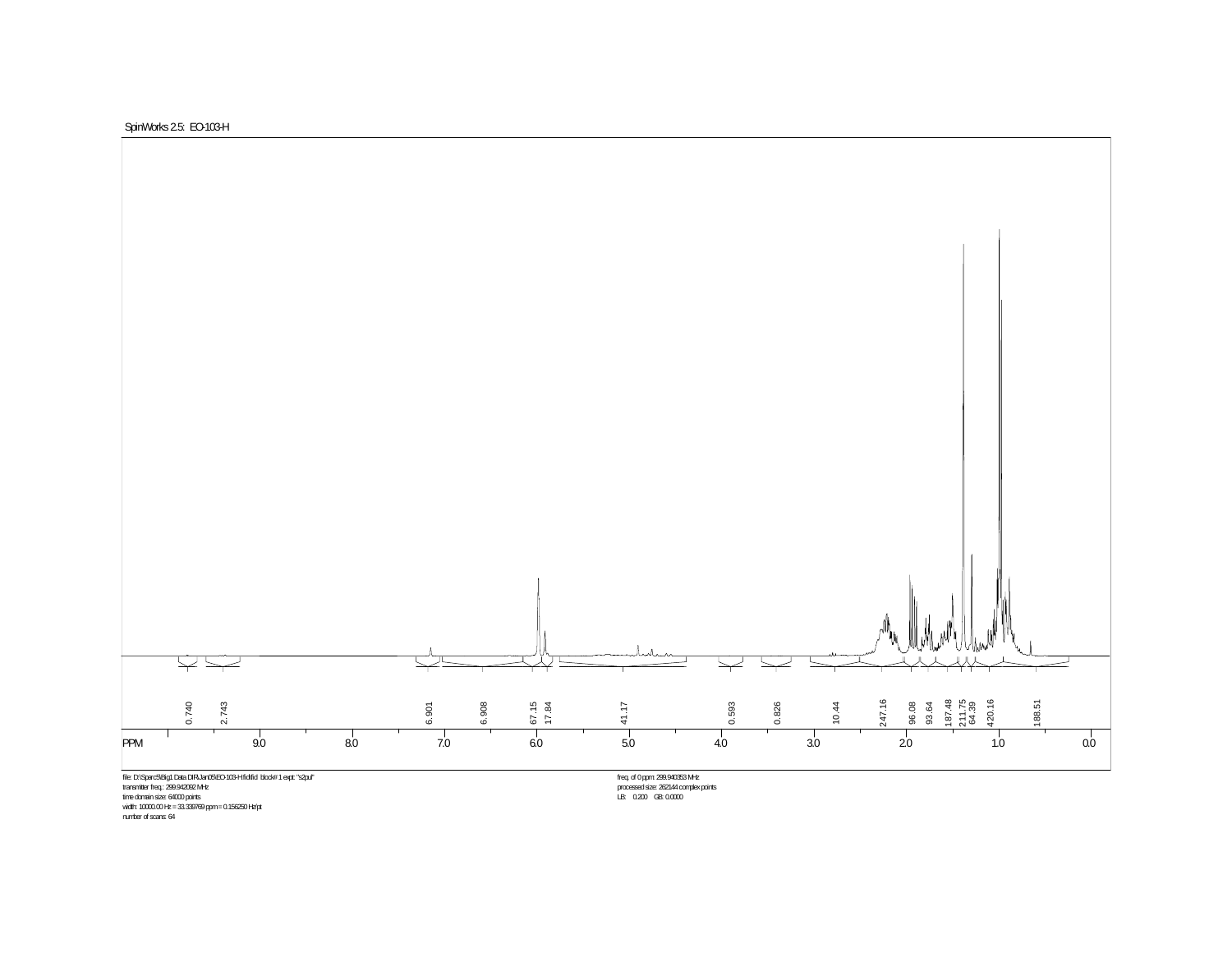

file: D:\Sparc5\Big1 Data DIR\Jan05\EO-103-H.fid\fid block# 1 expt: "s2pul" transmitter freq.: 299.942092 MHz time domain size: 64000 points width: 10000.00 Hz = 33.339769 ppm = 0.156250 Hz/pt

freq. of 0 ppm: 299.940353 MHz processed size: 262144 complex points LB: 0.200 GB: 0.0000